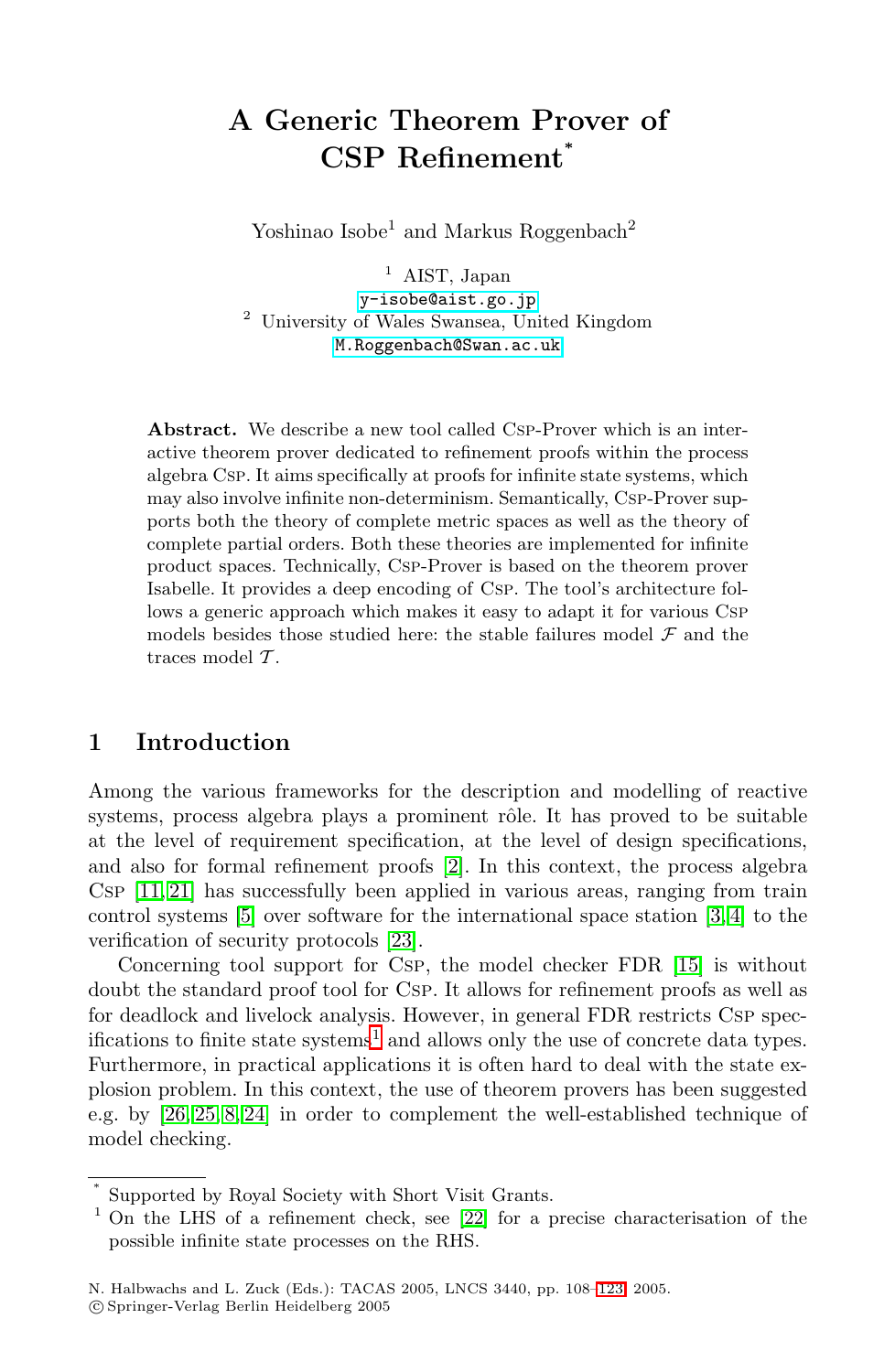In this paper we describe a new tool Csp-Prover. Its generic architecture makes it suitable for various denotational Csp models. The implemented theories of complete metric spaces and complete partial orders allow Csp-Prover to deal with infinite state systems with unbounded non-determinism. Using the theorem prover Isabelle [\[16\]](#page-14-0), Csp-Prover can also analyse specifications in Csp based on abstract data types. We demonstrate the relevance of these properties by proofs in the context of an industrial case study.

The paper is organised as follows: First, we describe the theorem prover Isabelle and give a short overview on the process algebra Csp. Then, the generic architecture of Csp-Prover is discussed in detail. Sect. [5](#page-9-0) demonstrates how to apply Csp-Prover in various settings. Finally, we relate Csp-Prover to similar tools.

#### **2 The Theorem Prover Isabelle**

Isabelle [\[18\]](#page-15-0) is an interactive theorem prover. Theorems to be proved are entered as *goals*. A goal can be manipulated by proof-commands referring to a set of predefined inference *rules* producing new goals. Such rules can be combined to form *proof tactics*. A proof is completed, if by application of rules and tactics the only open goal is the truth value True. Successfully proved theorems can be stored and used later as new rules.

To extend an existing logic, Isabelle offers mechanisms to define new types, functions, predicates etc. The keyword **typedef** defines a new type as a nonempty subset of an existing type:

 ${typedef SubType = {x::SuperType. P(x)}$ 

Here, P is a predicate over the existing type SuperType, and SubType is the newly defined type by the subset. In addition, the keyword **datatype** is used for recursive type definitions with type-constructors, for example,

**datatype** 'a list = Nil | Cons 'a "'a list"

where Nil and Cons are type constructors, and 'a is a type variable. Type classes can be defined by

**axclass** SubClass < SuperClass name<sub>1</sub>: (a condition) name<sub>2</sub>: (a condition)  $\cdots$ 

where SubClass is included in SuperClass and contains only types which satisfy conditions named  $name_{1,2,\dots}$ . Everything in SuperClass is inherited by SubClass. Another possibility to use this inheritance is to declare that a type forms an instance of SubClass by the keyword **instance**. Such a declaration requires a proof that the type satisfies the conditions of SubClass and all its super classes.

Theorems, together with definitions and proof-commands needed for their proof, can be stored in *theory-files*. Isabelle organises such files in a rule-database, to which other theory files may refer. Such a theory-file generally has the format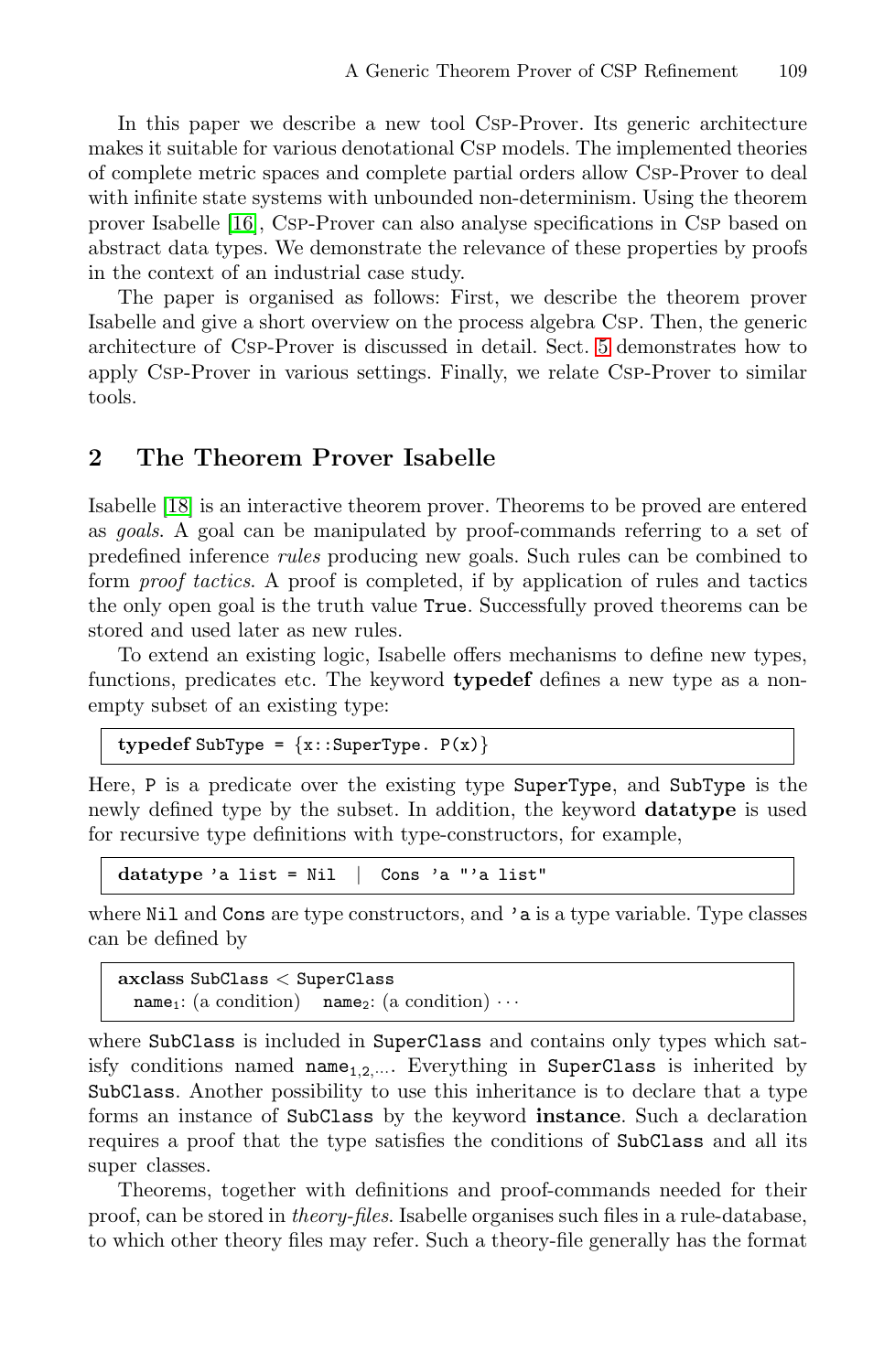<span id="page-2-0"></span>**theory**  $T = B_1 + \cdots + B_n$ : declarations, definitions, and proofs **end** 

where  $B_1, \dots, B_n$  are names of *parent theories* of theory T. Everything used in parent theories is available in their children. This allows for a hierarchical organisation of theory-files.

## **3 The CSP Dialect Chosen for CSP-Prover**

This section briefly summarises Csp syntax, Csp semantics and how to analyse process equations in Csp, following closely [\[21\]](#page-15-0). It also gives a first overview on what has been implemented in Csp-Prover.

| $P ::=$ SKIP                        | %% successful terminating process                                                                                       |
|-------------------------------------|-------------------------------------------------------------------------------------------------------------------------|
| <b>STOP</b>                         | %% deadlock process                                                                                                     |
| $a \rightarrow P$                   | %% action prefix                                                                                                        |
| $c : v \rightarrow P$               | %% sending v over channel $c(*)$                                                                                        |
|                                     | c ? x : $X \rightarrow P(x)$ %% receiving $x \in X$ on channel c (*)                                                    |
|                                     | c !! x : $X \rightarrow P(x)$ %% non-deterministic sending $x \in X$ on channel c (*)                                   |
|                                     | c !! $x \rightarrow P(x)$ %% non-deterministic sending x on channel c (*)                                               |
|                                     | $? x : X \rightarrow P(x)$ %% external prefix choice                                                                    |
|                                     | $\cdot$ x : X -> P(x) %% internal prefix choice (*)                                                                     |
| $P$ [+] $P$                         | %% external choice                                                                                                      |
| $P  ^{\sim}   P$                    | $%$ % internal choice                                                                                                   |
|                                     | $\mathbf{y} \times \mathbf{x}$ $\mathbf{y} \times \mathbf{y}$ $\mathbf{y} \times \mathbf{y}$ replicated internal choice |
| IF b THEN P ELSE P $\%$ conditional |                                                                                                                         |
| $P$   [X]   P                       | %% generalized parallel                                                                                                 |
| $P$ $  $ $P$                        | $%$ interleaving $(*)$                                                                                                  |
| $P$    $P$                          | %% synchronous parallel (*)                                                                                             |
| $P$ -- X                            | %% hiding                                                                                                               |
| $P$ [[r]]                           | %% relational renaming                                                                                                  |
| $P$ ; $P$                           | %% sequential composition                                                                                               |
| $P$ [> $P$                          | $%$ (untimed) timeout $(*)$                                                                                             |
| $C$                                 | $%$ process name                                                                                                        |
|                                     |                                                                                                                         |

**Fig. 1.** Syntax of basic Csp processes in Csp-Prover

#### **3.1 Syntax**

The process algebra  $CSP$  [\[11,](#page-14-0) [21\]](#page-15-0) is defined relative to a given set of communications. Its *basic processes* are built from primitive processes like SKIP and STOP. Csp includes communication primitives like sending and receiving values over a communication channel, distinguishes between internal and external choice between two processes, offers a variety of parallel operators, sequential composition of processes, and various other features like renaming and hiding. Fig. 1 shows that the CSP dialect implemented by CSP-Prover covers all these features<sup>2</sup>. This syntax definition involves certain Isabelle notations: given a type 'a as set of communications, a:'a is a single communication, c:('v⇒'a) denotes a channel name, v:'v is a passed value, b:bool stands

 $\overline{2}$  The syntactical differences to Csp-M, as e.g. in the sequential composition P;; P, avoid overloading of symbols also used by Isabelle.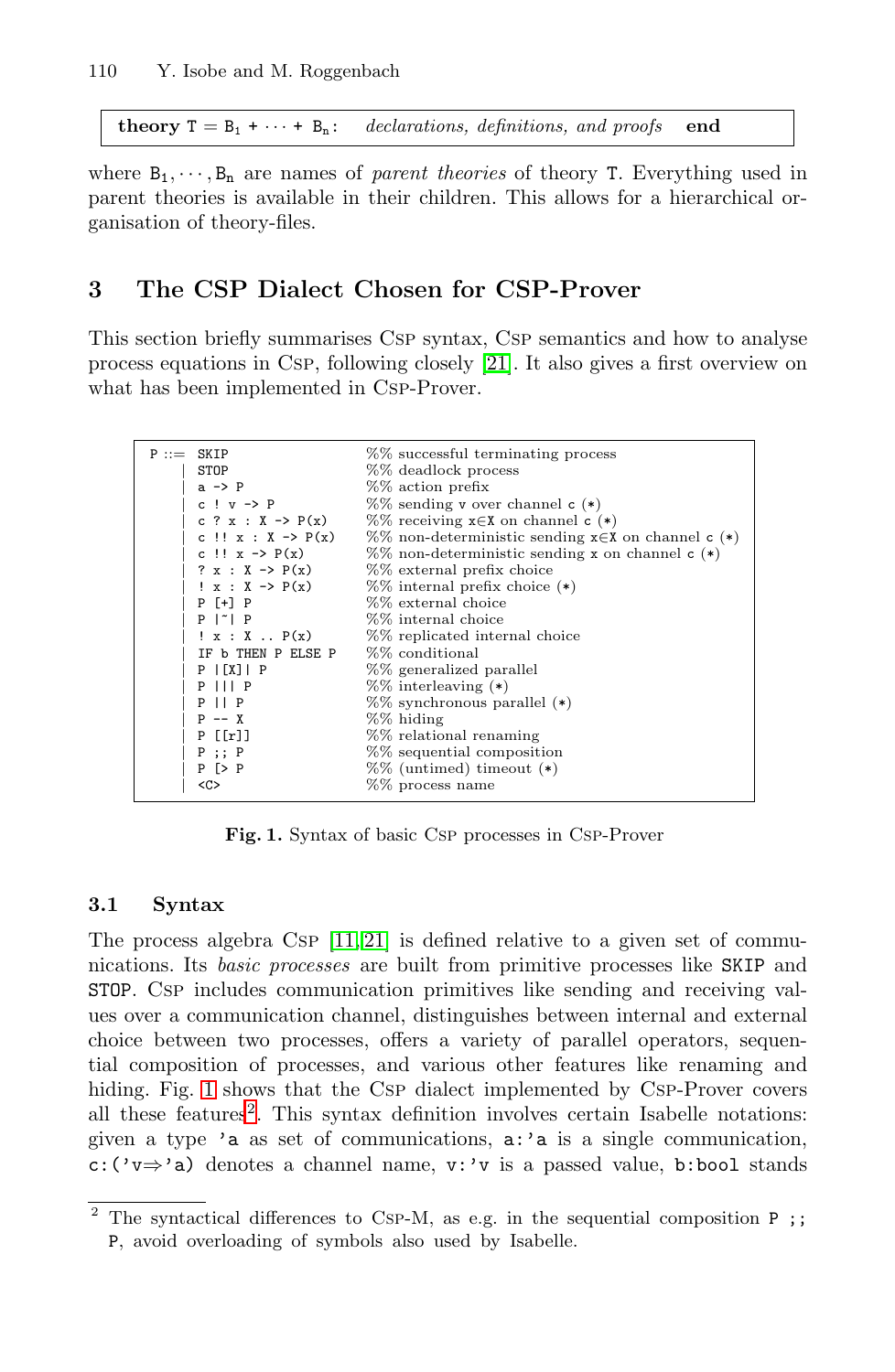<span id="page-3-0"></span>for a boolean value,  $X: a$  set is a subset of 'a, and  $r: (a * 'a)$  set denotes a binary relation over communications. Derived operators are marked by (\*) . In Csp, *recursive processes* are either defined by process equations or by so-called  $\mu$ -recursion. Here, Csp-Prover currently offers only the former mechanism. Each recursive process has the form LET df IN P, where the body process P can contain process names whose behaviours are defined by fixed points of the function df. The most convenient way to define this function is to use Isabelle's keyword primrec for defining recursive functions. For example, a process Inc which iteratively sends an increasing natural number n to a channel c is defined as follows:

**primrec** df  $(\text{Loop } n) = c ! n \rightarrow \text{Loop } (n+1)$ **defs** "Inc def: Inc == LET df IN <Loop 0>"

Such parametrised process expressions can – on the semantical side of Csp – give rise to infinite systems of equations.

#### **3.2 Semantics**

Csp is a language with many semantics, different in their style as well as in their ability to distinguish between different reactive behaviour. There are operational, denotational and algebraic approaches, ranging from the simple finite traces model  $\mathcal T$  to such complex semantics as the infinite traces model with failures/divergences  $U$ . For a general theorem prover on Csp the denotational semantics are of special interest. Even under the restriction to finitely nondeterministic Csp the algebraic approach does not work quite cleanly for the three main models: the traces model  $\mathcal T$ , the failure-divergence model  $\mathcal N$ , and the stable failures model  $\mathcal F$  (see [\[21\]](#page-15-0) for the details).

The current prototype of Csp-Prover concentrates on the denotational stablefailures semantics  $\mathcal{F}$ : This semantics allows for analysis of deadlock-freedom and of liveness properties (for which the traces model  $\mathcal T$  is too weak). Furthermore, the semantic domain of  $\mathcal F$  is a complete metric space (cms) as well as complete partial order (cpo) even in the case of infinite alphabets<sup>3</sup>. For recursively defined processes, both approaches, cms and cpo, allow to prove the existence of solutions and to analyse these solutions by powerful induction principles.

Given a set of communications *A*, the domain of the *stable failures model* F is a set of pairs  $(T, F)$  satisfying certain healthiness conditions, where  $T \subseteq A^{*\checkmark}$ and  $F \subseteq A^{*\checkmark} \times \mathbb{P}(A^{\checkmark})^4$ . In such a pair  $(T, F)$ , *T* is the set of traces a process can execute, while the elements  $(s, X) \in F$  describe sets of communications X which a process can fail to accept after executing the trace *s*. The healthiness conditions state e.g. that the sets *T* need to be non-empty and prefix-closed,

$$
{}^4\tilde{A}^{\checkmark} := A \cup \{\checkmark\}, A^{*\checkmark} := A^* \cup \{s \cap \langle \checkmark \rangle \mid s \in A^*\}.
$$

 $^3$  The semantic domain of the failure-divergence model  $\mathcal N$  is not a cpo on refinement order for infinite alphabets; however it is a cms independent of the alphabet size. Another problem is that in  $\mathcal N$  the semantics clauses for hiding work only under special conditions.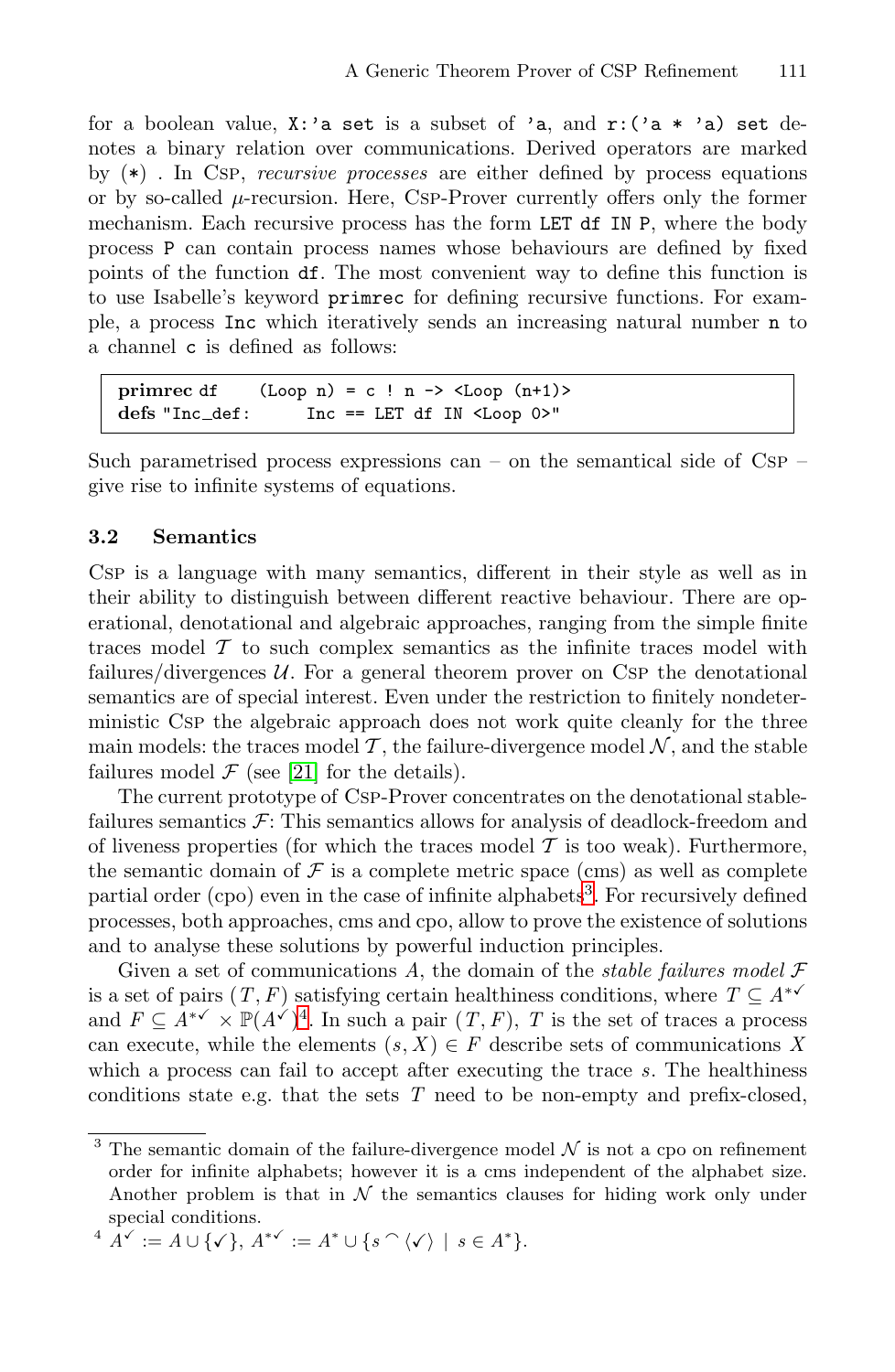<span id="page-4-0"></span>that a trace occurring in  $F$  needs to be a trace in  $T$ , that after termination a process may refuse to engage in any events.

Typical examples of the semantic clauses of  $\mathcal F$  are:

 $traces(\text{STOP}) = {\langle \langle \rangle \}$  $\mathit{failures}(\texttt{STOP}) = \{(\langle \rangle, X) \mid X \subseteq A^{\checkmark}\}$  $traces(a \rightarrow P) = \{ \langle \rangle \} \cup \{ \langle a \rangle \cap s \mid s \in traces(P) \}$  $\mathit{failures}(\mathtt{a} \rightarrow \mathtt{P}) = \{(\langle \rangle, X) \mid \mathtt{a} \notin X\} \cup \{(\langle \mathtt{a} \rangle \cap s, X) \mid (s, X) \in \mathit{failures}(\mathtt{P})\}$ 

Our implementation uses the traces semantics and the stable-failures semantics as they are defined in [\[21\]](#page-15-0). As Isabelle allows only for consistent theories, our encoding can also be seen as a proof for the well-formedness of these semantics<sup>5</sup>.

#### **3.3 Analysing CSP Recursion**

Consider the recursive equations in Csp defined by the following functions:

**primrec** df1 (P) = a -> <P>  $|^{\sim}|$  b -> SKIP **primrec** df2 (Q) = a -> <Q>

For such equations the natural questions are: (1) Do there exist solutions for P and Q in, say, the CsP model  $\mathcal{F}$ ? (2) Are these solutions uniquely determined? (3) How to prove properties on these solutions, e.g. that Q refines P? To deal with these questions, CsP employs two different techniques: complete metric spaces (cms) and complete partial orders (cpo) which are both implemented in Csp-Prover. These two approaches follow a similar pattern: the first step consists of proving that the domain of a given Csp model is a cms or a cpo, respectively. As a particularity of Csp, metric spaces are introduced in terms of so-called restriction spaces. The second step consists of proving that the various Csp operators satisfy the pre-requisite properties, namely contractiveness for cms and continuity for cpo. Finally, a fixed point theorem is used to deal with question (1). In the case of cms this is Banach's theorem, while it is Tarski's theorem within the cpo approach. For question (2) Banach's theorem leads to a unique fixed point, while Tarski's theorem does not guarantee uniqueness. Here, the least fixed point is chosen in the CSP models  $\mathcal T$  and  $\mathcal F$ . To answer question (3) both the cms and the cpo approach offer as a technique the so-called fixed point induction.

Up to now the described framework works only for one *single equation*. But how about an *infinite system of equations* like the recursive process Inc illustrated in Sect. [3.1?](#page-2-0) For such infinite systems, infinite products of cms and cpo, respectively, are required. Furthermore, the pre-requisite properties of the fixed point theorems need to be proved only on the base of component functions.

 $\overline{5}$  In an earlier encoding of Csp in Isabelle [\[26\]](#page-15-0) it was necessary to correct an up-to-then established Csp semantics.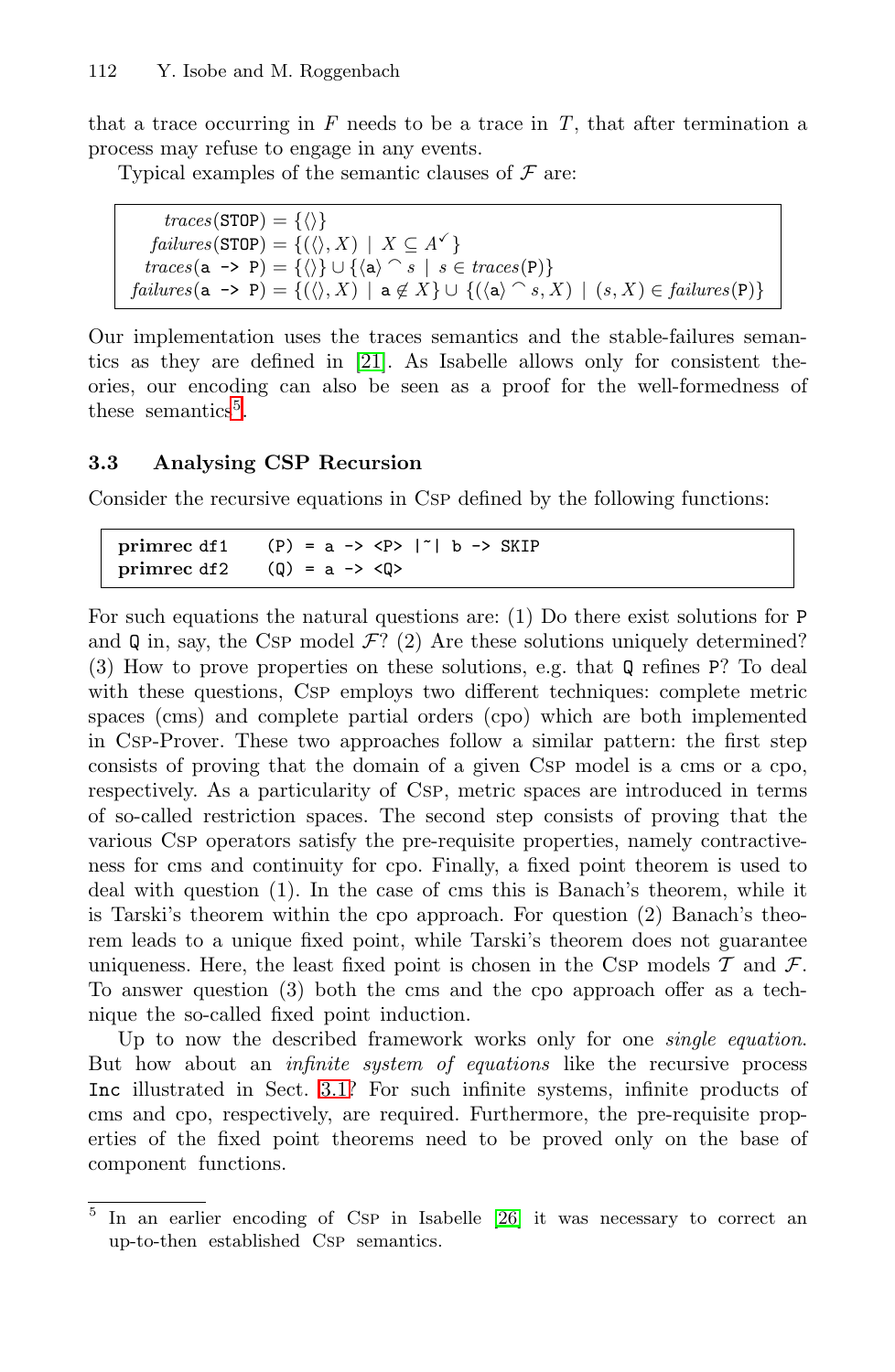<span id="page-5-0"></span>

**Fig. 2.** The theory map of Csp-Prover instantiated with the stable-failures model  $\mathcal{F}$ 

### **4 A Generic Theorem Prover for CSP Refinement**

Csp-Prover extends the Isabelle [\[18\]](#page-15-0) theory HOL-Complex (which is HOL [\[16\]](#page-14-0) extended with a definitional development of the real and complex numbers) by a hierarchy of theory-files encoding Csp, see Fig. 2. The prototype discussed here supports the stable-failures model  $\mathcal F$  as well as the traces model  $\mathcal T$ . Csp-Prover has a generic architecture divided into a large *reusable part*  $Th_{1,\dots,6}$  independent of specific Csp models and an *instantiated part* Th7,8,<sup>9</sup> for each specific Csp model.

The reusable part contains Banach's fixed point theorem and the metric fixed point induction rule based on complete metric spaces (cms) as well as Tarski's fixed point theorem and the standard fixed point induction rule based on complete partial orders (cpo). Furthermore, it provides infinite product constructions for these spaces. Thus, when Csp-Prover is instantiated with the domain of a new Csp model, the fixed point theorems, the induction rules, as well as the product constructions are available for free, provided the domain is a cms or a cpo. Additionally, the reusable part provides guidelines in form of proof obligations on how to show that a domain is a cms or a cpo. Here, especially the theory on restriction spaces plays an important rôle for proofs concerning cms.

Another contribution of the reusable part is the definition of the Csp syntax as a recursive type. Here, instantiating Csp-Prover with a new model requires to provide its semantic clauses defined inductively over this type. This means that the syntax is *deeply encoded*, thus structural induction on processes is supported.

#### **4.1 Reusable Part**

The reusable part consists of a theory of traces  $(Th<sub>2</sub>)$ , fixed point theories on cms and cpo ( $Th_{3,4,5}$ ), the definitions of the Csp syntax ( $Th_6$ ), and fundamental theorems on limits and least upper bounds  $(Th<sub>1</sub>)$ . In this Section, we concentrate on how to encode cms and restriction spaces. Trace theory is similar to the data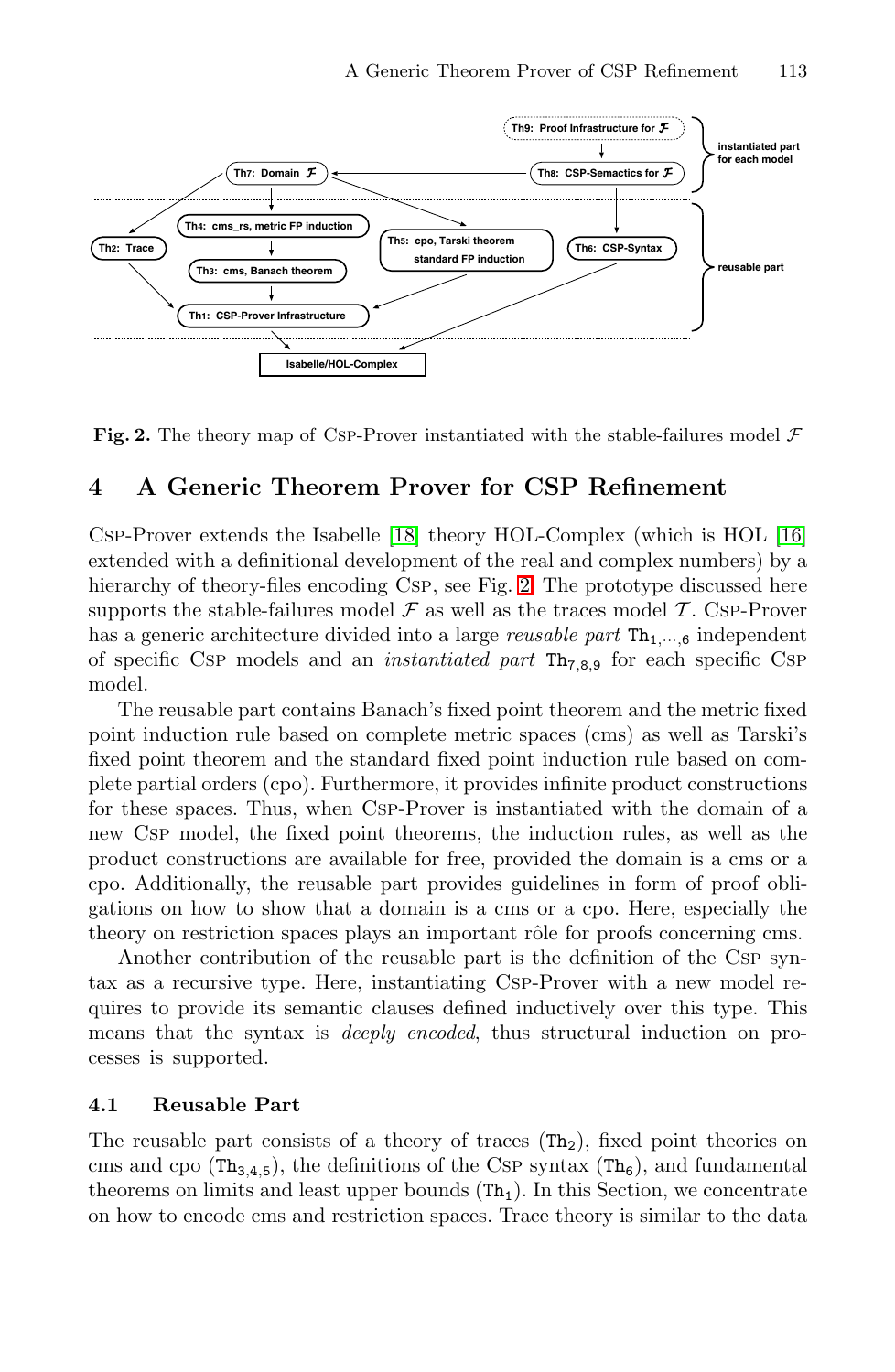type of lists<sup>6</sup>. The discussion of the syntax definition is postponed to Sect. [4.3,](#page-7-0) where it is considered in the context of semantic clauses. For modelling cpos in Isabelle we refer to [\[26, 25\]](#page-15-0).

In the theory file  $Th_3$ , first the class of metric spaces is defined as a typeclass ms which satisfies conditions of diagonal, symmetry, and triangle inequality. Next, the class of complete metric spaces is defined as a type-subclass cms of the class ms by adding the completeness condition complete ms, which requires every Cauchy sequence xs to converge to some point x:

```
axclass cms < ms
   complete_ms: "∀xs. cauchy xs-→(∃x. xs convergeTo x)"
```
Then, Banach's fixed point theorem is proved, i.e. that any contraction map f over cms has a unique fixed point and the sequence obtained by iteratively applying f to any value x0 converges to the fixed point.

```
theorem Banach thm: "contraction (f::('a::cms⇒'a))
    \implies (f hasUFP \wedge (\lambdan. (f^n) x0) convergeTo (UFP f))"
```
A way for deriving a metric space from a restriction space is given in [\[21\]](#page-15-0). Thus, if a space is an instance of the class rs of restriction spaces then the space is also an instance of  $ms\_rs$  which is the multiple-inheritance from ms and rs. An important result on  $ms\_rs$  is that the completeness of  $ms\_rs$  is preserved by the constructors \* (binary product) and fun (function space). For example, if type T is an instance of cms\_rs, then the function type  $I \Rightarrow T$  is also an instance of cms rs for an arbitrary type I. This theorem is expressed in Isabelle by

instance fun :: (type, cms\_rs) cms\_rs

The function type  $I \Rightarrow T1$  is used to deal with infinite product spaces whose index set is I, which are required to deal with infinite state systems (see Sect. [3.3\)](#page-4-0). Take for example the CsP model  $\mathcal{F}$ . Here we need that  $\mathcal{F}^{\mathcal{I}}$  is a cms for any infinite index set I, which is intuitively the set of (infinitely many) process names. The above property expresses: if  $\mathcal F$  is an instance of cms\_rs then  $\mathcal F^I$  is also an instance of cms\_rs.

Finally, the following metric fixed point induction rule on cms\_rs is proved (see [\[21\]](#page-15-0) on continuity and constructiveness for restriction spaces).

```
theorem cms_fixpoint_induction: "[| (R::'a::cms_rs⇒bool) x ;
   continuous_rs R ; constructive_rs f ; inductivefun R f |]
     \implies f hasUFP \land R (UFP f)"
```
The event type of Csp consists of communications (Ev a) and the event  $\checkmark$  for successful termination. The trace type is defined as the subset of event lists such that  $\checkmark$  cannot occur except in the last place of a list.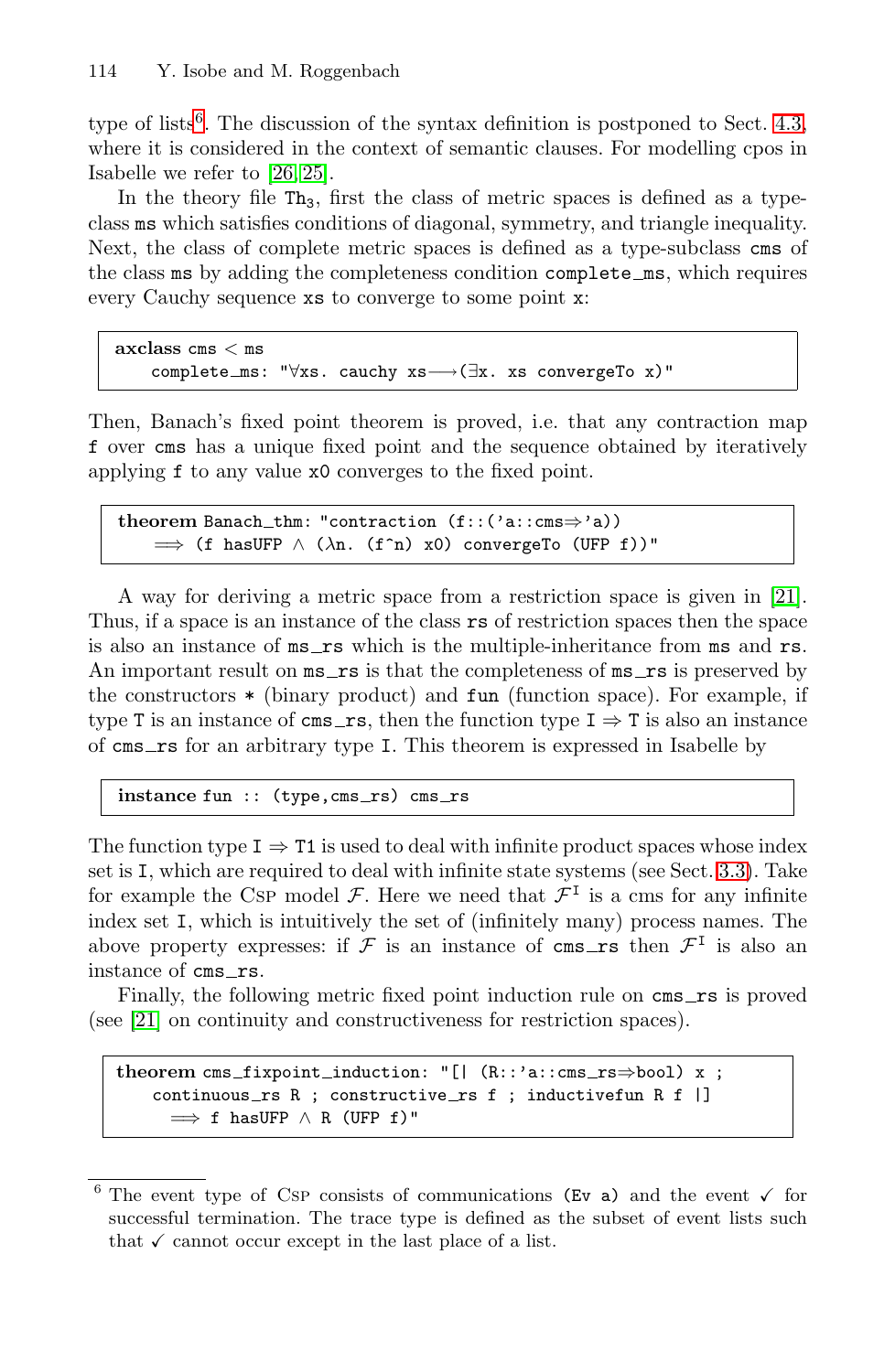## <span id="page-7-0"></span>**4.2 Instantiated Part**

The instantiated part consists of instantiated domain theories  $(Th<sub>7</sub>$  in Fig. [2\)](#page-5-0), semantic clauses (Th<sub>8</sub>), and a proof infrastructure (Th<sub>9</sub>). The proof infrastructure contains many Csp laws such as step laws, distributive laws, fixed-point induction rules, etc. Furthermore, it provides a powerful tactic csp\_hnf\_tac for translating any expression to a head normal form. As these rules and tactics are proved in Isabelle, they are guaranteed to be sound with respect to the chosen CsP semantics.

In the current CSP-Prover, the domains of the stable-failures model  $\mathcal F$  and the traces model  $\mathcal T$  are instantiated as types 'a domSF and 'a domT, respectively, where 'a is the type of communications. Here, the type 'a domT can be reused for defining 'a domSF:

```
\tt typedef 'a domT = "\{T::('a trace set)}. HC_T1(T)}"types 'a failure = "'a trace * 'a event set"
\tt type def 'a domF = "\{F::('a failure set)}. HC_F2(F)types 'a domTF = "'a domT * 'a domF"
typedef 'a domSF = "\{SF::( 'a domTF). HC_T2(SF) & HC_T3(SF)
                                    & HC_F3(SF) & HC_F4(SF) "
```
where  $HC_T1, \dots, HC_F4$  are predicates which exactly represent the healthiness conditions  $T1, \dots, F4$  given in [\[21\]](#page-15-0).

In order to apply Banach's theorem and the metric induction rule to the model  $\mathcal{F}$ , it is required to prove that the infinite product ('i,'a) domSF\_prod of 'a domSF is an instance of cms\_rs, where  $('i, 'a)$  domSF prod is a synonym of ( $'$ **i**  $\Rightarrow$  'a domSF) and the type '**i** represents the indexing set of the product space. This is proved as follows: (1) don't and domF are instances of cms\_rs, (2) domTF is also an instance of cms\_rs, thus there exists a limit of each Cauchy sequence in domSF ( $\subset$  domTF), (3) the limit is contained in domSF, thus domSF is also an instance of cms\_rs, and  $(4)$  domSF\_prod is an instance of cms\_rs. Here, the proofs of  $(2)$  and  $(4)$  follow by preservation of cms  $\text{xs}$  under the constructors \* and fun as mentioned in Sect. [4.1.](#page-5-0) This example shows how the provided infrastructure in terms of restriction spaces discharges certain proof obligations when a new Csp model is integrated in Csp-Prover.

## **4.3 Deep Encoding**

The Csp syntax is defined as a recursive type  $(\cdot, \cdot, \cdot)$  proc by the command datatype as shown in Fig. [3,](#page-8-0) where 'n and 'a are type variables for processnames and communications, respectively. This syntax encoding style implies that structural induction over processes is available by the Isabelle's proof command  $induct\_tac$ . Recursive processes take the form LET: fp df IN P, their type is ('n,'a) procRC. Here, the function df binds process names to processes, it has the type ('n,'a) procDF. And fp is a variable instantiated by either Ufp or Lfp, and specifies which fixed point of df is used for giving the meaning of process names: i.e. the unique fixed point by Ufp and the least fixed point by Lfp. In the current Csp-Prover, LET df IN P is an abbreviation of LET:Ufp df IN P.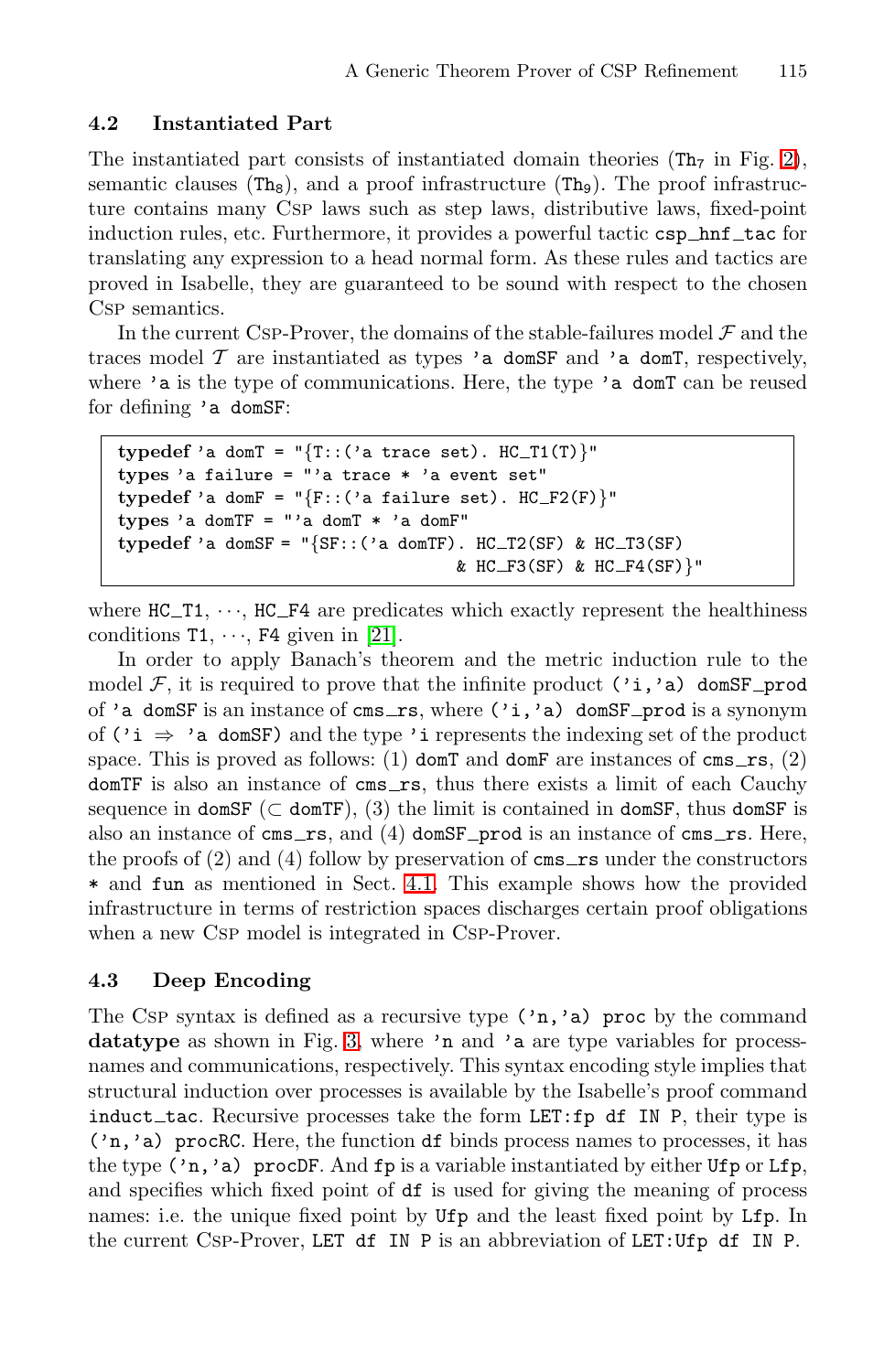```
datatype ('n,'a) proc = STOP
                       | SKIP
                      | Act_prefix "'a" "('n,'a) proc" ("_ -> _")
                       | ···
                      | Proc name "'n" ("< >")
type ('n, 'a) procDF = "'n \Rightarrow ('n, 'a) proc"
datatype fp_{\text{type}} = Ufp + Lfpdatatype
  ('n,'a) procRC = Letin "fp_type" "('n,'a) procDF" "('n,'a) proc" ("LET:_ _ IN _")
```
**Fig. 3.** Syntax definition of processes

```
consts
    evalT :: "'a proc ⇒ ('n,'a) domSF_prod ⇒ 'a domT" ("[_]<sub>T</sub>")<br>evalF :: "'a proc ⇒ ('n,'a) domSF_prod ⇒ 'a domF" ("[_]<sub>F</sub>")
   evalSF :: "'a proc \Rightarrow ('n,'a) domSF_prod \Rightarrow 'a domSF" ("\lbrack \lbrack \lbrack \cdot \rbrack \rbracksF")
primrec
    \begin{array}{lll} \texttt{``[STOP]}_{\texttt{T}} & = (\lambda \texttt{e.} \ \{[]_{\texttt{t}}\}_{\texttt{t}})\texttt{''} & \\ \texttt{``[ SKIP]}_{\texttt{T}} & = (\lambda \texttt{e.} \ \{[]_{\texttt{t}}, \ [\checkmark]_{\texttt{t}}\}_{\texttt{t}})\texttt{''} \end{array}\begin{bmatrix} \n\cdots \n\end{bmatrix} = (\lambdae. {t. t=[]<sub>t</sub> \vee (\existss. t=[Ev a]<sub>t</sub> \mathbb{Q}_t s \wedge s \in_t [P]<sub>T</sub> e) }<sub>t</sub>)"
                                                        .
                                                        .
                                                        .
   \sqrt{\left| \mathcal{L}(C) \right|_{\mathcal{T}}} = (\lambdae. fstSF (e C))" (* note: fstSF (T , , F) = T *)
primrec
   \begin{array}{rcl}\n\text{``[STOP]}_{\mathbb{F}} & = & (\lambda \mathbf{e}.\ \{\mathbf{f}.\ \exists \mathbf{X}.\ \mathbf{f} = (\Box_{\mathbf{t}},\ \mathbf{X})\ \}_{\mathbf{f}}) \\
\text{``[SKIP]}_{\mathbb{F}} & = & (\lambda \mathbf{e}.\ \{\mathbf{f}.\ (\exists \mathbf{X}.\ \mathbf{f} = (\Box_{\mathbf{t}},\ \mathbf{X})\ \wedge\ \end{array}= (\lambda e. \{f. (\exists X. f=((1_t, X) \wedge X \subseteq E \vee t) \vee (\exists X. f=((\vee)_{t}, X)) \}_{f})\llbracket a \rightarrow P \rrbracket_F = (\lambda e. \{f. (\exists X. f = ([], X) \land Ev a \notin X) \lor(\existss X. f=([Ev a]<sub>t</sub> \mathbb{Q}_t s, X) \wedge (s, X) \in_f [P]<sub>F</sub> e) \}_f)
                                                        .
                                                        .
                                                        .
   \sqrt{\left| \mathcal{C} \mathcal{C} \right|_{\mathbb{F}}} = (\lambda e. sndSF (e C))" (* note: sndSF (T,, F) = F *)
defs evalSF_def :
   \llbracket P \rrbracket_{SF} \equiv = (\lambda e. \ (\llbracket P \rrbracket_T e , , \ \llbracket P \rrbracket_F e))^nconsts
   evalDF :: "('n⇒('m,'a) proc)⇒('m,'a) domSF_prod ⇒('n,'a) domSF_prod" ("[\ ]_{\mathbb{D} \mathbb{F}}") evalRC :: "('n,'a) procRC⇒'a domSF" ("[\ ]_{\mathbb{R} \mathbb{C}}")
   evalRC :: "('n,'a) procRC\Rightarrow'a domSF"
defs evalDF_def :
   "\llbracket df \rrbracket_{DF} \; \texttt{==} \; (\lambda e. \; (\lambda C. \; (\llbracket df \; C \rrbracket_{SF} \; e)))"recdef evalRC "measure (\lambda x. 0)"
   "[LET:Ufp df IN P]<sub>RC</sub> = [P]<sub>SF</sub> (UFP [df]<sub>DF</sub>)" (* based on cms *)<br>"[LET:Lfp df IN P]<sub>RC</sub> = [P]<sub>SF</sub> (LFP [df]<sub>DF</sub>)" (* based on cpo *)
   "[LET:Lfp df IN P]<sub>RC</sub> = [P]<sub>SF</sub> (LFP [df]_{DF})"
```
**Fig. 4.** Semantics definition of processes

The Csp semantics is defined by translating process-expressions into elements of the model F by a mapping ( $[P]_{SF}$  e) as shown in Fig. 4, where e is an evaluation function for process names in P. The mapping ( $\lbrack \mathbf{P} \rbrack_{\text{SF}}$  e) is a pair of mappings ( $\llbracket P \rrbracket_T$  e,,  $\llbracket P \rrbracket_F$  e), where (T,, F) requires T and F to satisfy healthiness conditions T1 and F2, respectively, and the pair of them to satisfy T2, T3, F3, and F4. The mappings ( $\|\mathbb{P}\|_{\mathbb{T}}$  e) and ( $\|\mathbb{P}\|_{\mathbb{F}}$  e) are defined by the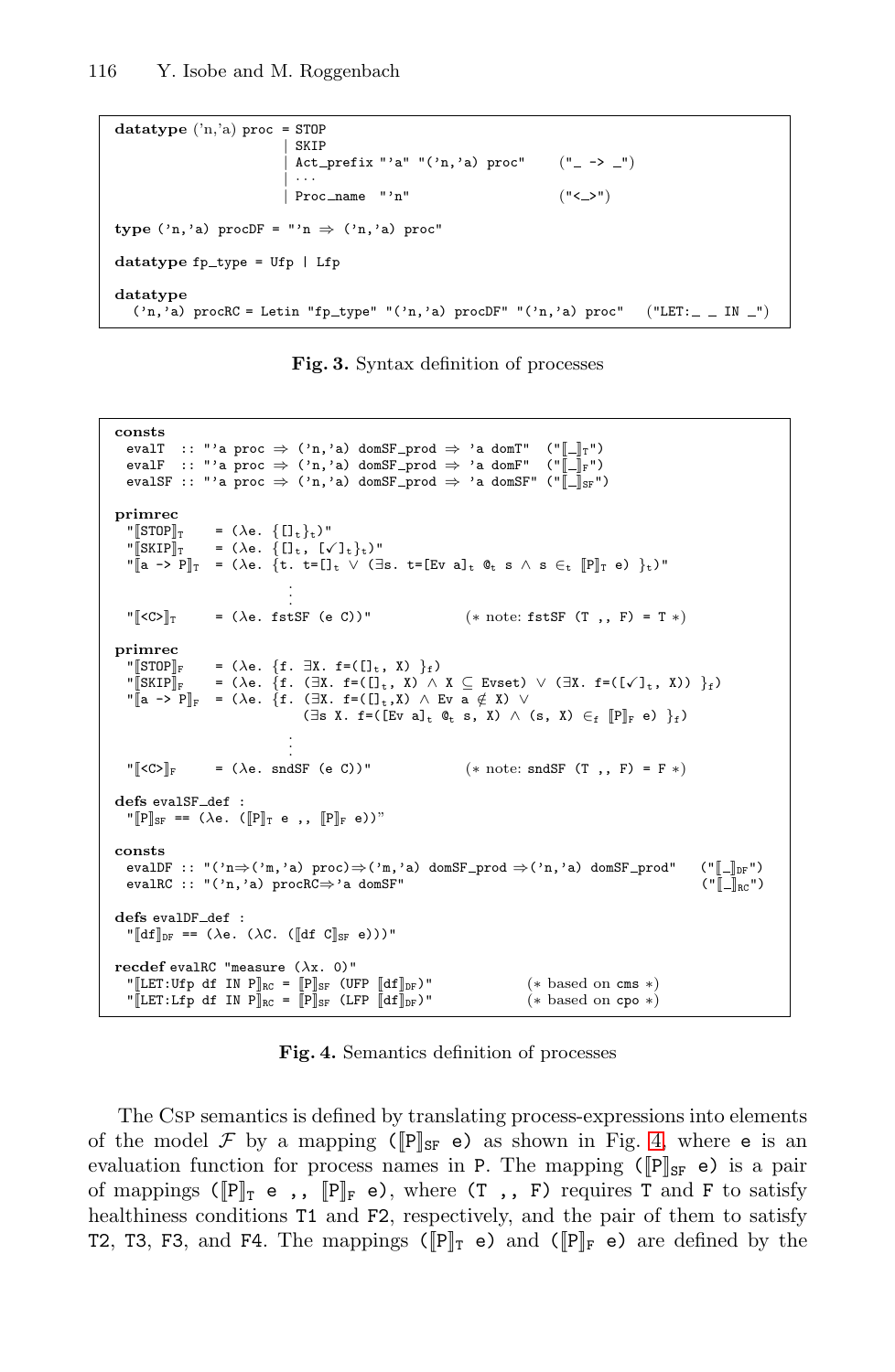<span id="page-9-0"></span>same semantic clauses of the model  $\mathcal F$  in [\[21\]](#page-15-0), where subscripts t and f (e.g. in  $[\,]_t$  and  $\in$ f) are attached to operators on domT and domF, in order to avoid conflicts with the operators on Isabelle's built-in types such as list and set. Furthermore, the meaning  $\llbracket df \rrbracket_{\text{DF}}$  of each defining function is defined such that the meaning of each process name C is  $\mathbf{Idf}$  C $\mathbf{I}_{\text{SF}}$ . Finally, the meaning  $\mathbf{[LET:fp]}$ df IN  $P_{\rm R}$  of each recursive process is defined by  $[P]_{\rm SFR}$ , where the meaning of each process name in P is given by a suitable fixed point of  $\llbracket df \rrbracket_{\text{DF}}$ .

# **5 Applications**

In this section we demonstrate how Csp-Prover can be used for the verification of reactive systems. First, we discuss deadlock analysis and a refinement proof in the context of an industrial case study. Then we study a mutual exclusion problem arising in the classical example of the dining mathematicians.

#### **5.1 Verification in the Context of an Industrial Case Study**

The  $EP2$  system<sup>7</sup> is a new industrial standard of electronic payment systems. It consists of seven autonomous entities centred around the EP2 *Terminal*: Cardholder (i.e., customer), Point of Service (i.e., cash register), Attendant, POS Management System, Acquirer, Service Center, and Card, see Fig. 5. These en-



**Fig. 5.** Overview of the EP2 System

tities communicate with the Terminal and, to a certain extent, with one another via *XML-messages* in a fixed format.

<sup>7</sup> EP2 is a joint project established by a number of (mainly Swiss) financial institutes and companies in order to define infrastructure for credit, debit, and electronic purse terminals in Switzerland (www.eftpos2000.ch).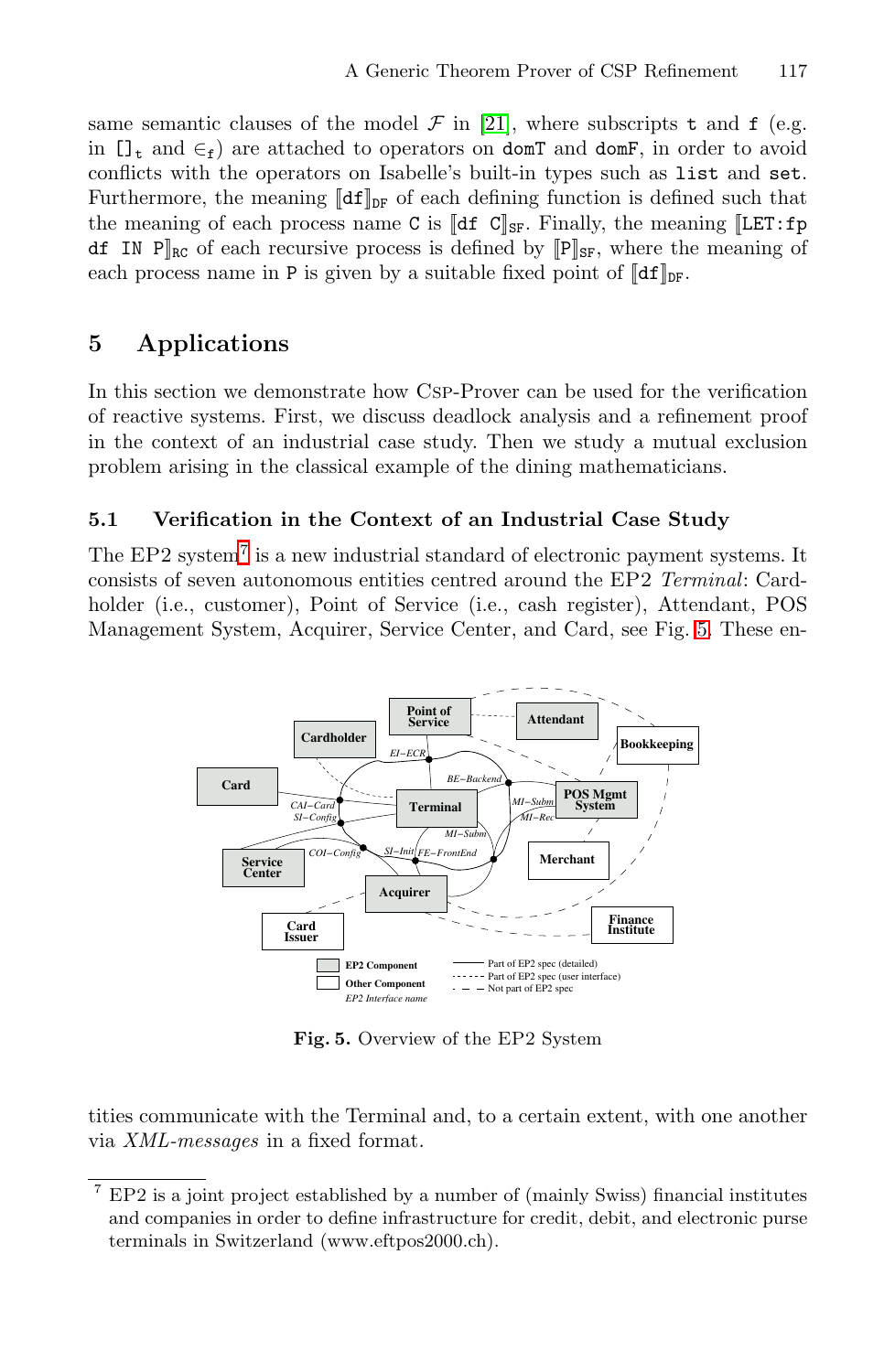```
1 (* data part *)
 2 typedecl init_d typedecl request_d
 3 typedecl response d typedecl exit d
 4 datatype Data = Init init_d | Exit exit_d | Request request_d | Response response_d
 5 datatype Event = c Data
 6
 7 (* process part *)<br>8 datatype ACName = Acquirer | AcConfM | Terminal | TerminalConfM
9 consts ACDef :: "(ACName, Event) procDF"
10 primrec
11 "ACDef (Terminal) = c !! init:(range Init) \rightarrow <TerminalConfM>"<br>12 "ACDef (TerminalConfM) =
12 "ACDef (TerminalConfM) =<br>13 c ? x -> IF (x:range
13 c ? x -> IF (x:range Request)<br>14 THEN c \ell response:
                   THEN c !! response: (range Response) -> <TerminalConfM>
15 ELSE IF (x:range Exit) THEN SKIP ELSE STOP"
16 "ACDef (Acquirer) = c ? x:(range Init) -> <AcConfM>"<br>17 "ACDef (AcConfM) =
      "ACDef (AcConfM) =
18 c !! exit:(range Exit) -> SKIP |~|
19 c !! request:(range Request) -> c ? response:(range Response) -> <AcConfM>"
20
21 constdefs AC :: "(ACName, Event) procRC"
      "AC == LET ACDef IN (<Acquirer> |[range c]| <Terminal>)"
```
**Fig. 6.** EP2 Specification at the Abstract Component Description Level

In [\[9\]](#page-14-0), major parts of the EP2 system have been formalised in CSP-CASL [\[20\]](#page-15-0). Following the structure of the original EP2 documents, the specifications presented in [\[9\]](#page-14-0) can be classified to be e.g. on the Architectural Level, on the Abstract Component Description Level, or on the Concrete Component Description Level. In this context, tool support is needed to prove deadlock freedom for the interaction between the various EP2 components.

Translating the data part of the specifications given in [\[9\]](#page-14-0) into adequate Isabelle code, we obtain specifications in the input format of Csp-Prover. Fig. 6 shows the nucleus<sup>8</sup> of the initialisation procedure of the EP2 Terminal at the Abstract Component Description Level. The Terminal starts the initialisation (line 11) and waits then for data sent by the Acquirer. If this data is of type Request, the Terminal answers with a value of type Response (line 14). Another possibility is that the Acquirer wants to exit the initialisation (line 15). Any other type of communication sent by the Acquirer will lead to a deadlock represented by the process STOP (line 15). On the other end of the communication, after receiving an initialisation request (line 16) the Acquirer internally decides if it wants to exit the process (line 18) or interact with the Terminal by sending a request followed by a response of the Terminal (line 19). The system AC to be analysed here consists of the parallel composition of the Terminal and the Acquirer synchronised on the channel c (line 22).

It is the defining characteristic of the Abstract Component Description Level that the data involved is *loosely* specified. No specific values are defined (lines  $2-5$ ). Semantically this means that – depending on the interpretation of e.g. the type  $init_d$  – the described systems might involve infinite non-determinism,

<sup>8</sup> For the purpose of this paper, the specification text has been simplified. The complete formalisation and proof can be found in [\[12\]](#page-14-0).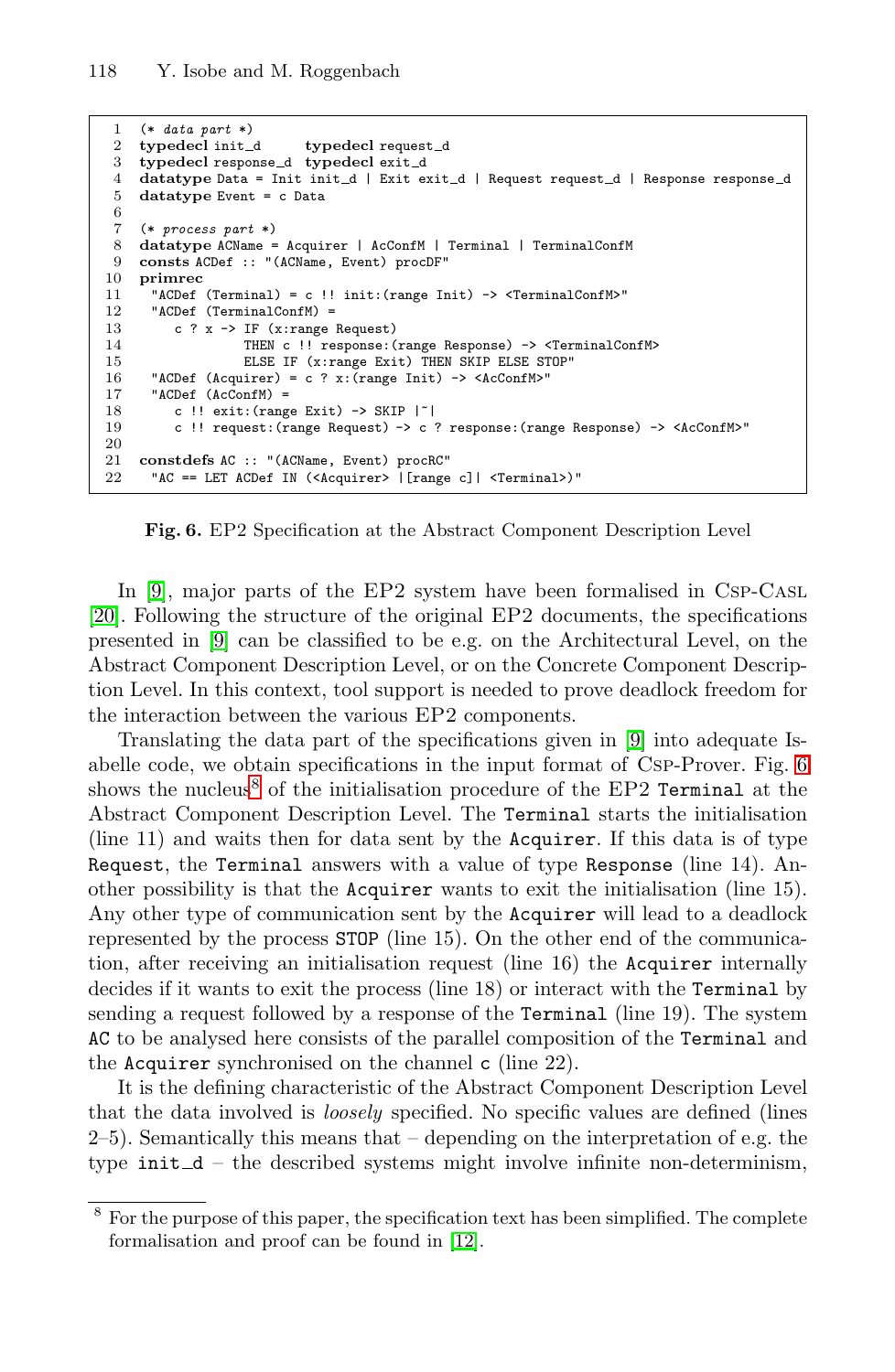```
1 datatype AbsName = Abstract | Loop
2 consts AbsDef :: "(AbsName, Event) procDF"
3 primrec
      "AbsDef (Abstract) = c !! init: (range Init) -> <Loop>"
5 "AbsDef (Loop) =<br>6 c \frac{11}{2} exit: (ra
6 c !! exit:(range Exit) -> SKIP |^2 c !! request:(range Request) -> c
         7 c !! request:(range Request) -> c !! response:(range Response) -> <Loop>"
8
9 constdefs Abs :: "(AbsName, Event) procRC"
10 "Abs == LET AbsDef IN <Abstract>"
```
**Fig. 7.** An abstraction of the process shown in Fig. [6](#page-10-0)

e.g. if the type init d has infinitely many values, the Terminal process of Fig. [6](#page-10-0) chooses internally between sending any of these values (line 11). Thus, Csp-Prover has simultaneously to deal with a *class* of specifications: it has to prove that a certain property holds for any possible interpretation of the types involved.

Using Csp-Prover, we can show the above described process AC to be stablefailure equivalent to the process Abs of Fig. 7. Note that Abs is a sequential, i.e. by syntactic characterisation deadlock-free process. As stable failure equivalence preserves deadlocks, establishing this equivalence proves that the interaction of Terminal and Acquirer on the Abstract Component Description Level is dead-lock free<sup>9</sup>. Fig. [8](#page-12-0) shows the complete script to prove the stable-failure equivalence Abs  $=$ F AC (line 14) in Csp-Prover. First, a mapping is defined from the processnames of Abs to process expressions in AC (line  $3-5$ )<sup>10</sup>. Next, it is shown that the involved recursive processes are guarded and do not use the hiding operator. This is fully automated routine (lines 8–11). After these preparations, Abs  $=$ F AC is given as a goal (line 14). Using the above mapping, now the recursive processes are unfolded to a base case and step cases by fixed point induction (line 16). Since a step case is produced for each of the process names of Abs, the step cases are instantiated by induction on AbsName (line 17). Finally, the theorem is proven by Isabelle's tactic auto, CSP-Prover's tactic csp\_hnf\_tac, which transforms any expression into a head normal form, and  $\texttt{csp\_decompo}$ , which decomposes Csp-operators (line 18).

#### **5.2 The Dining Mathematicians**

The dining mathematicians [\[7\]](#page-14-0) are a classical mutual exclusion problem: There are two mathematicians living at the same place, whose life is focused on two activities, namely thinking (TH0 and TH1, respectively) and eating (EAT0 and EAT1, respectively). As they have a strong dislike for each other, they want never to eat at the same time. To ensure this, they agreed to the following protocol. They both have access to a common variable (VAR n) storing integer

<sup>9</sup> In this example, abstraction is convenient to establish deadlock-freedom; in general, Csp-Prover is capable to support e.g. the various deadlock rules stated in [\[21\]](#page-15-0).

<sup>&</sup>lt;sup>10</sup> It is hard to automatically derive such correspondences. However, CsP-Prover can assist users to derive them.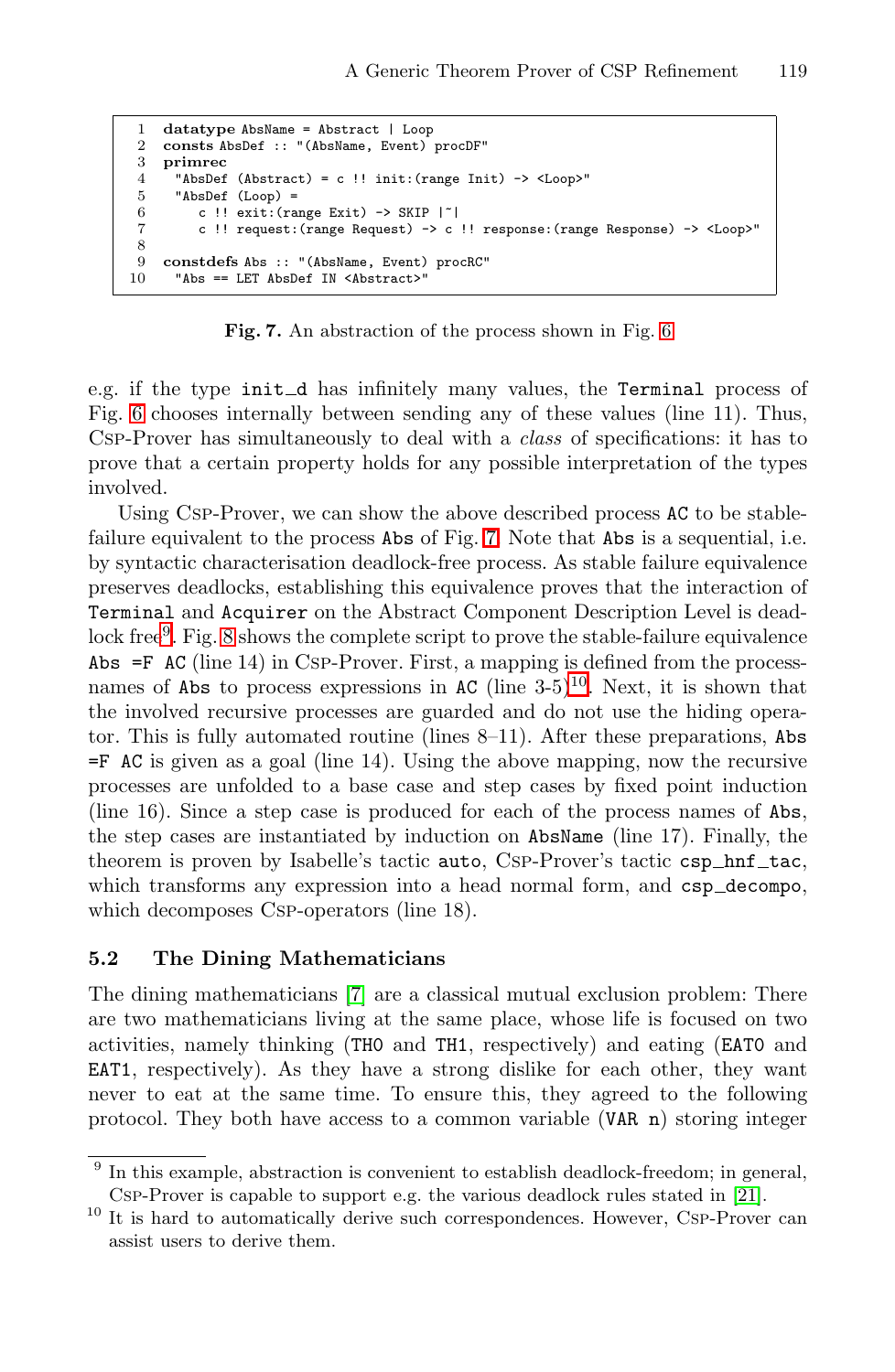```
1 (* expected correspondence of process-names in Abs to AC *)
 2 consts Abs_to_AC :: "AbsName \Rightarrow (ACName, Event) proc"<br>3 primrec
    3 primrec
 4 "Abs to AC (Abstract) = (<Acquirer> |[range c]| <Terminal>)"
 5 "Abs to AC (Loop) = (<AcConfM> |[range c]| <TerminalConfM>)"
 6
 7 (* guarded and no hiding operator *)
 8 lemma guard nohide[simp]:
 9 "!! C. guard (ACDef C) & nohide (ACDef C)"
10 "!! C. guard (AbsDef C) & nohide (AbsDef C)"<br>11 by (induct tac C. simp all induct tac C. sim
    by (induct_tac C, simp_all, induct_tac C, simp_all)
12
13 (* the main theorem *)
14 theorem ep2: "Abs =F AC"
15 apply (unfold Abs_def AC_def)
16 apply (rule csp_fp_induct_cms[of _ _ _ "Abs_to_AC"], simp_all)
17 apply (induct_tac C)
18 by (auto simp add: image_iff | tactic {* csp_hnf_tac 1 *} | rule csp_decompo}+
```
**Fig. 8.** The complete proof script for AC =F Abs

```
datatype Event = Eat0 | Back0 | End0 | RD0 int | WR0 int
              | Eat1 | Back1 | End1 | RD1 int | WR1 int | NUM int
syntax " CH0" :: "Event set" ("CH0") " CH1" :: "Event set" ("CH1")
translations "CH0" == "(range RD0) ∪ (range WR0)" "CH1" == "(range RD1) ∪ (range WR1)"
datatype SysName = VAR int | TH0 | EAT0 int | TH1 | EAT1 int
consts SysDef :: "(SysName, Event) procDF"
primrec
  "SysDef (TH0) = RD0 ? n -> IF (EVEN n) THEN Eat0 -> <EAT0 n> ELSE Back0 -> <TH0>"<br>"SysDef (TH1) = RD1 ? n -> IF (ODD n) THEN Eat1 -> <EAT1 n> ELSE Back1 -> <TH1>"
             (TH1) = RD1 ? n -> IF (ODD n) THEN Eat1 -> <EAT1 n> ELSE Back1 -> <TH1>"
  "SysDef (EATO n) = EndO -> WRO ! (n div 2) -> <THO>
  "SysDef (EAT1 n) = End1 -> WR1 ! (3 * n + 1) -> <TH1>
  "SysDef (VAR n) = WRO ? n -> <VAR n> [+] WR1 ? n -> <VAR n>
                   [+] RD0 ! n -> <VAR n> [+] RD1 ! n -> <VAR n>"
constdefs Sys :: "int ⇒ (SysName, Event) procRC"
 "Sys == (\lambda n. LET SysDef IN (<TH0> |[CH0]| <VAR n> |[CH1]| <TH1>) -- (CH0 ∪ CH1))"
```


values. If the stored integer (n) is even, the first mathematician is allowed to start eating. When finished, the first mathematician sets the stored value to (n/2). A similar procedure holds for the second mathematician, where the check is if the value of the stored variable is odd, and the value written back after eating is  $(3n+1)^{11}$ . Fig. 9 shows this system described in Csp-Prover. Here, each of the process definitions (EAT0 n), (EAT1 n), and (VAR n) describes infinitely many equations. The question is: does this now precisely described system exclude the situation where both mathematicians eat together? Or, on a more formal level: has this system a trace where **Eat1** appears between consecutive communications Eat0 and End0 (or vice versa)?

The classical argument in analysing this system is to provide an abstraction of the dining mathematicians which clearly has the desired exclusion property. This

 $\frac{11}{11}$  The function involved here is the so-called *Collatz function* which is studied in the context of the  $3x + 1$  problem, see [\[13\]](#page-14-0) for a survey.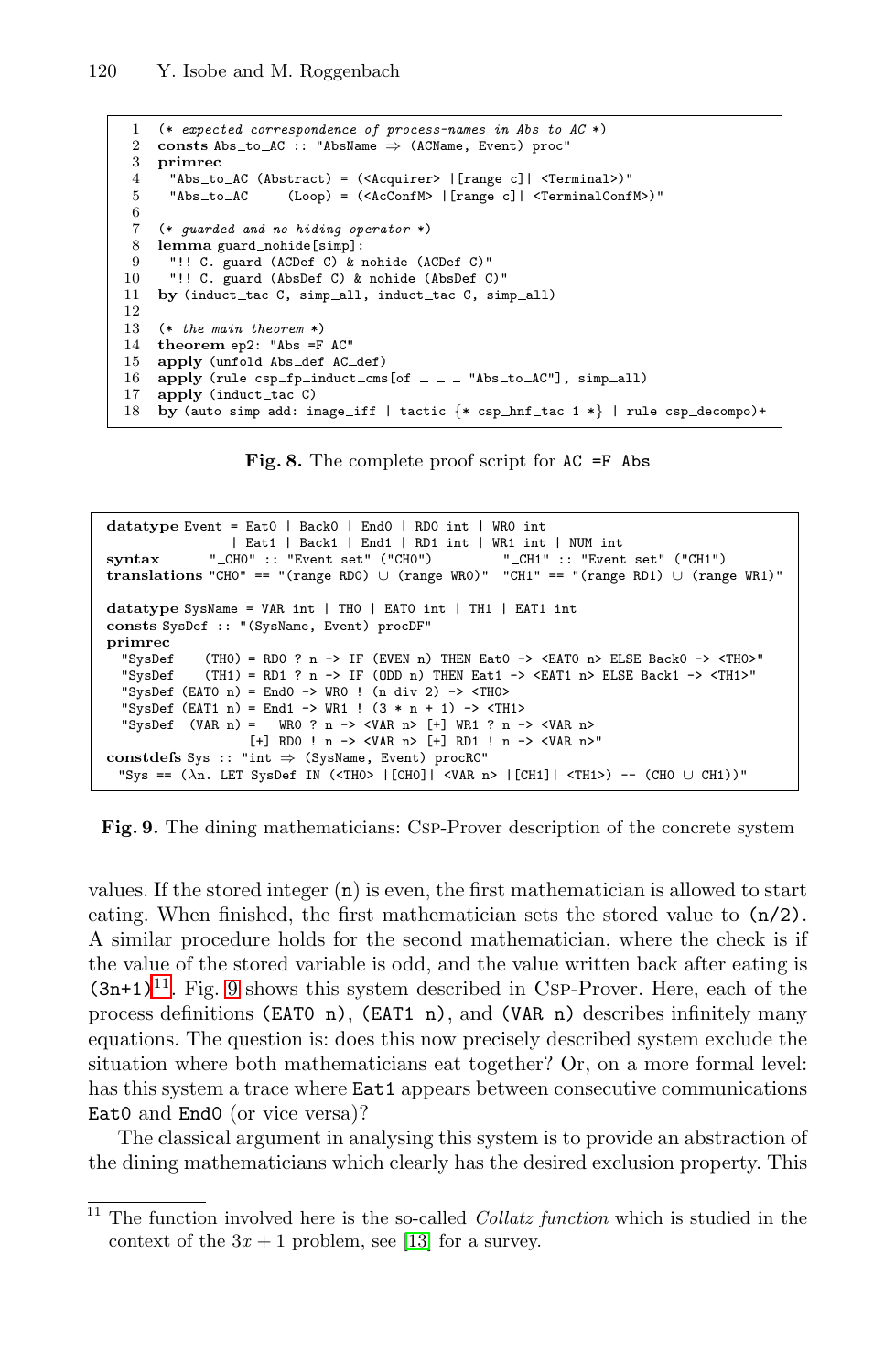abstraction Spc consists only of three states, which stand for the situations 'both mathematicians think' TH0 TH1 and 'one mathematician eats while the other is thinking' (EATO\_TH1 and THO\_EAT1, respectively). With CSP-Prover we can show that (Sys n) is a stable-failures refinement of Spc for any integer n, thus "ALL n. Spc <=F Sys n". The respective proof script is substantially longer than the proof of Abs =F AC shown in Sec. [5.1.](#page-9-0) But it follows the same strategy: First, the goal is unfolded by fixed point induction. In a second step the resulting proof obligations are translated to head normal forms and automatically discharged. The details are omitted here, the full script as well as the abstraction Spc are available at [\[12\]](#page-14-0). As Spc is again a sequential process, this refinement result also establishes deadlock-freedom of (Sys n).

#### **6 Related Work**

Based on general purpose theorem provers like Isabelle [\[18\]](#page-15-0), HOL [\[10\]](#page-14-0) or PVS [\[17\]](#page-15-0), various tools for theorem proving over process algebras have been presented.

Closest to our approach are the Csp encodings of Tej/Wolff [\[26, 25\]](#page-15-0) and Schneider/Dutertre [\[8,](#page-14-0) [24\]](#page-15-0). *Tej/Wolff* suggest a shallow encoding of Csp in Isabelle/HOL based on the cpo approach. Their encoding HOL-CSP is focused on the failure-divergence model of Csp. To deal with recursion it introduces a new process order that implies the standard refinement order. HOL-CSP lacks the possibility of proofs on the syntactic process structure. Thus, powerful tactics as csp\_hnf\_tac in Csp-Prover for transforming process expressions to head normal form are not available. *Schneider/Dutertre*'s encoding of the Csp traces model  $\mathcal T$  in PVS is tailored to the verification of security protocols. Semantically it uses the cpo approach. It does not consider process termination. Due to its clear focus, refinement proofs of the nature shown in the previous section are out of its scope. Compared to these two encodings, a major advantage of Csp-Prover is its genericity. It is easy to adapt Csp-Prover to any other denotational Csp model. Furthermore, in offering both, the cms and the cpo approach, it allows to use the more convenient and the more promising setting for any proof step.

Alternative to encoding a denotational semantics, [\[6,](#page-14-0) [19,](#page-15-0) [1\]](#page-14-0) base their encodings on an axiomatic semantics of the process algebra. As discussed in Sect. [3.2,](#page-3-0) such an approach is not an option in the context of Csp.

#### **7 Conclusion and Future Work**

We have shown a new tool Csp-Prover which supports refinement proofs over various Csp models. Thanks to its powerful semi-automatic and automatic tactics, Csp-Prover has successfully been applied in an industrial case study as well as for a complex example tailored to be a benchmark for refinement proofs.

In the future, we intend to include the failure-divergence model  $\mathcal N$  in Csp-Prover. Furthermore, we will integrate Csp-Prover with the model checker FDR. In this context the theory of data independence, see e.g. [\[14\]](#page-14-0), will play an important rôle. Continuing the work on EP2 and applying Csp-Prover to other case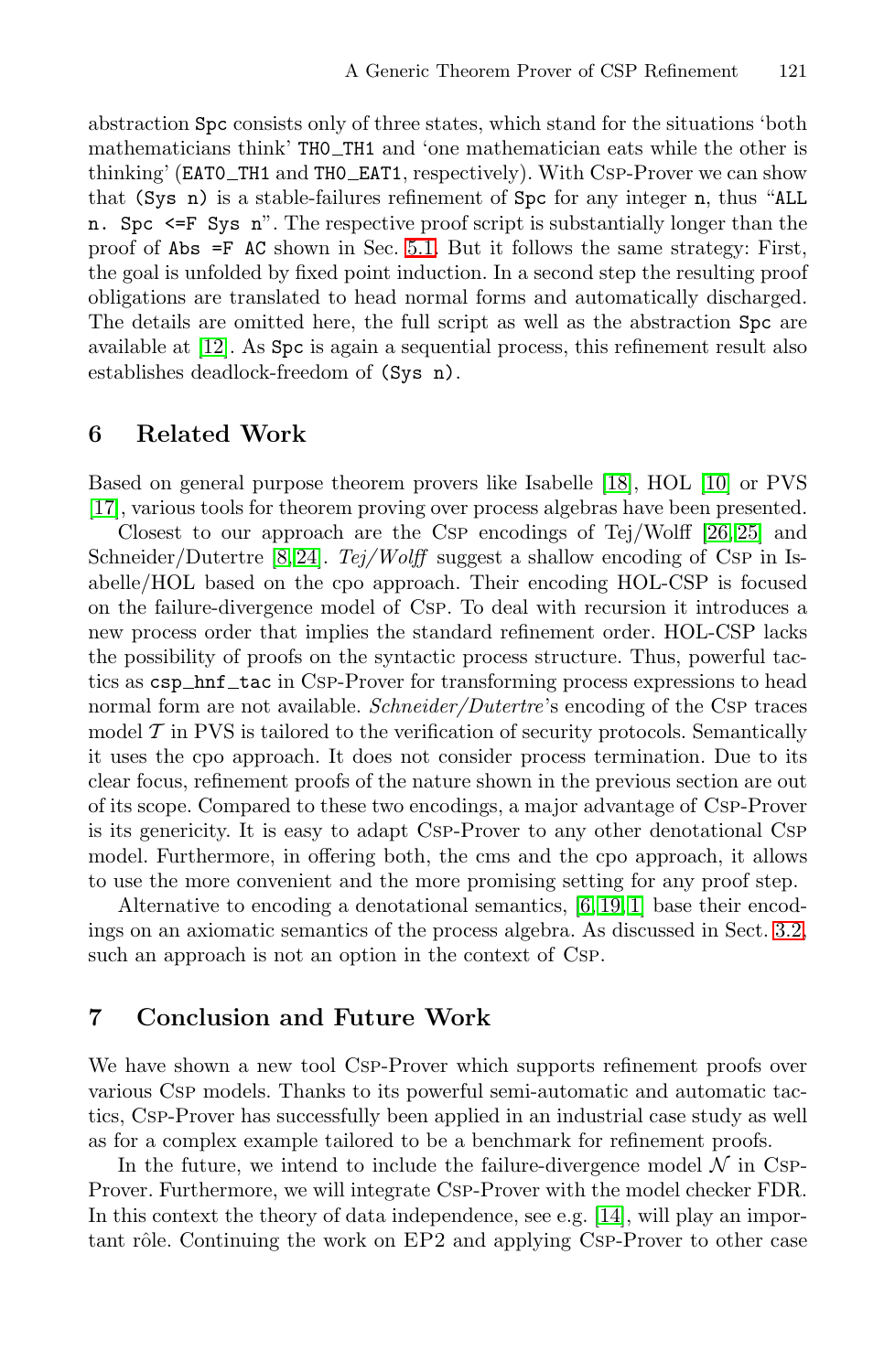<span id="page-14-0"></span>studies, e.g. of the area of train control systems, will help to develop more proof infrastructure to further automate refinement proofs.

# **Acknowledgement**

The authors would like to thank AIST (Japan) and the Royal Society (UK) for financial support; Faron G. Moller and Kazuhito Ohmaki for initiating our cooperation; Erwin R. Catesbeiana (jr.) for advice on semantical questions; as well as Christoph L¨uth, Ranko Lazic, Jan Peleska, Bill Roscoe, and Holger Schlingloff for valuable feedback and advice on our tool.

# **References**

- 1. T. Basten and J. Hooman. Process algebra in PVS. In W. Cleaveland, editor, TACAS'99, LNCS 1579, pages 270–284. Springer, 1999.
- 2. J. Bergstra, A. Ponse, and S. Smolka. Handbook of Process Algebra. Elsevier, 2001.
- 3. B. Buth, M. Kouvaras, J. Peleska, and H. Shi. Deadlock analysis for a fault-tolerant system. In AMAST'97, LNCS 1349, pages 60–75. Springer, 1997.
- 4. B. Buth, J. Peleska, and H. Shi. Combining methods for the livelock analysis of a fault-tolerant system. In A. M. Haeberer, editor, AMAST'98, LNCS 1548, pages 124–139. Springer, 1998.
- 5. B. Buth and M. Schrönen. Model-checking the architectural design of a fail-safe communication system for railway interlocking systems. In J. M. Wing, J. Woodcock, and J. Davies, editors, FM'99, LNCS 1709. Springer, 1999.
- 6. A. Camilleri. Combining interaction and automation in process algebra verification. In G. Goos and J. Hartmanis, editors, TAPSOFT 1991, LNCS 494, pages 283–295. Springer, 1991.
- 7. E. M. Clarke and H. Schlingloff. Model checking. In A. Robinson and A. Voronkov, editors, Handbook of Automated Reasoning. Elsevier, 2001.
- 8. B. Dutertre and S. Schneider. Using a PVS embedding of CSP to verify authentication protocols. In E. L. Gunter and A. Felty, editors, TPHOL 1997, LNCS 1275, pages 121–136. Springer, 1997.
- 9. A. Gimblett, M. Roggenbach, and H. Schlingloff. Towards a formal specification of an electronic payment system in Csp-Casl. In J. L. Fiadeiro, P. Mosses, and F. Orejas, editors, WADT 2004, LNCS. Springer, to appear.
- 10. M. Gordon and T. Melham. Introduction to HOL. Cambrige University Press, 1993.
- 11. C. A. R. Hoare. Communicating Sequential Processes. Prentice Hall, 1985.
- 12. Y. Isobe and M. Roggenbach. Webpage on Csp-Prover. http://staff.aist.go.jp/y-isobe/CSP-Prover/CSP-Prover.html.
- 13. J. C. Lagarias. The  $3x + 1$  problem and its generalizations. Amer. Math. Monthly, 92:3–23, 1985.
- 14. R. Lazic. A Semantic Study of Data Independence with Applications to Model Checking. PhD thesis, Oxford University Computing Laboratory, 1999.
- 15. F. S. E. Limited. Failures-divergence refinement: FDR2. http://www.fsel.com/.
- 16. T. Nipkow, L. C. Paulon, and M. Wenzel. Isabelle/HOL. LNCS 2283. Springer, 2002.